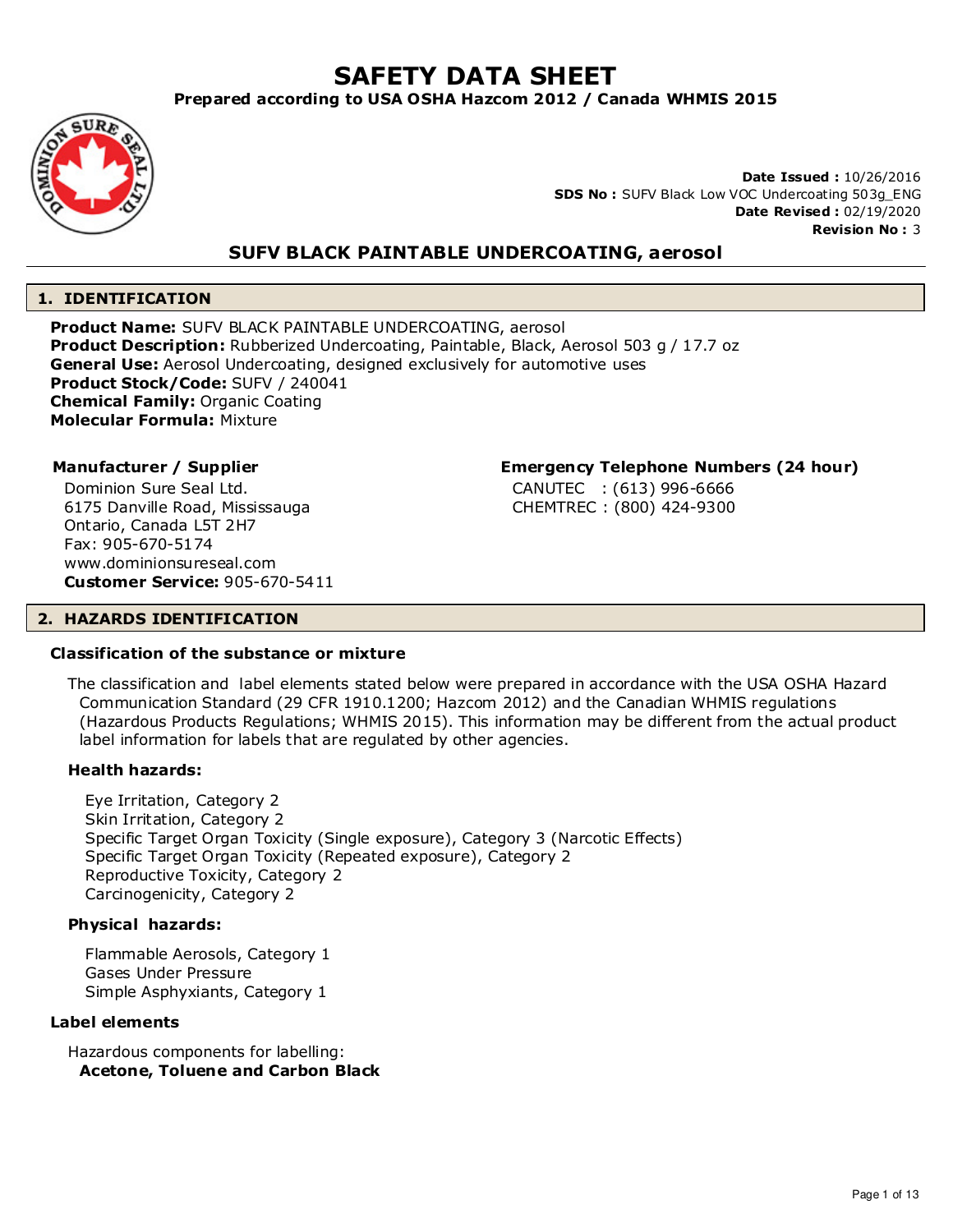

## **Signal Word:** DANGER

#### **Hazard statement(s)**

- H222: Extremely flammable aerosol.
- H280: Contains gas under pressure; may explode if heated.
- H319: Causes serious eye irritation.
- H315: Causes skin irritation.
- H336: May cause drowsiness or dizziness.
- H373: May cause damage to central nervous system through prolonged or repeated exposure.
- H361: Suspected of damaging the unborn child.
- H351: Suspected of causing cancer.
- H600: May displace oxygen and cause rapid suffocation.

## **Precautionary statement(s)**

#### **Prevention:**

- P201: Obtain special instructions before use.
- P202: Do not handle until all safety precautions have been read and understood.
- P210: Keep away from heat, hot surfaces, sparks, open flames and other ignition sources. No smoking.
- P211: Do not spray on an open flame or other ignition source.
- P251: Pressurized container: Do not pierce or burn, even after use.
- P264: Wash hands thoroughly after handling.
- P260: Do not breathe mist, vapours or spray.
- P271: Use only outdoors or in a well-ventilated area.
- P280: Wear protective gloves and eye protection.

#### **Response:**

P308+P313: IF exposed or concerned: Get medical advice/ attention.

P305+P351+P338: IF IN EYES: Rinse cautiously with water for several minutes. Remove contact lenses, if present and easy to do. Continue rinsing.

- P337+P313: If eye irritation persists: Get medical advice/attention.
- P302+P350: IF ON SKIN: Gently wash with plenty of soap and water.
- P332+P313: If skin irritation occurs: Get medical advice/attention.

P362+P364: Take off contaminated clothing and wash it before reuse.

P304+P340: IF INHALED: Remove person to fresh air and keep comfortable for breathing.

P312: Call a POISON CENTER or doctor/physician if you feel unwell.

#### **Storage:**

P410+P412: Protect from sunlight. Do not expose to temperatures exceeding 50 °C/122 °F.

P403+P233: Store in a well-ventilated place. Keep container tightly closed.

P405: Store locked up.

#### **Disposal:**

P501: Dispose of contents/container in accordance with applicable local, regional and/or national regulations.

## **Hazards Not Otherwise Classified:** No data available.

#### **Emergency Overview**

**Immediate concerns:** Extremely flammable aerosol. Harmful if inhaled. Possible risk of harm to the unborn child. Suspected of causing cancer. Causes serious eye irritation. Irritating to skin. Vapours may cause drowsiness and dizziness. Vapor reduces oxygen availability for breathing.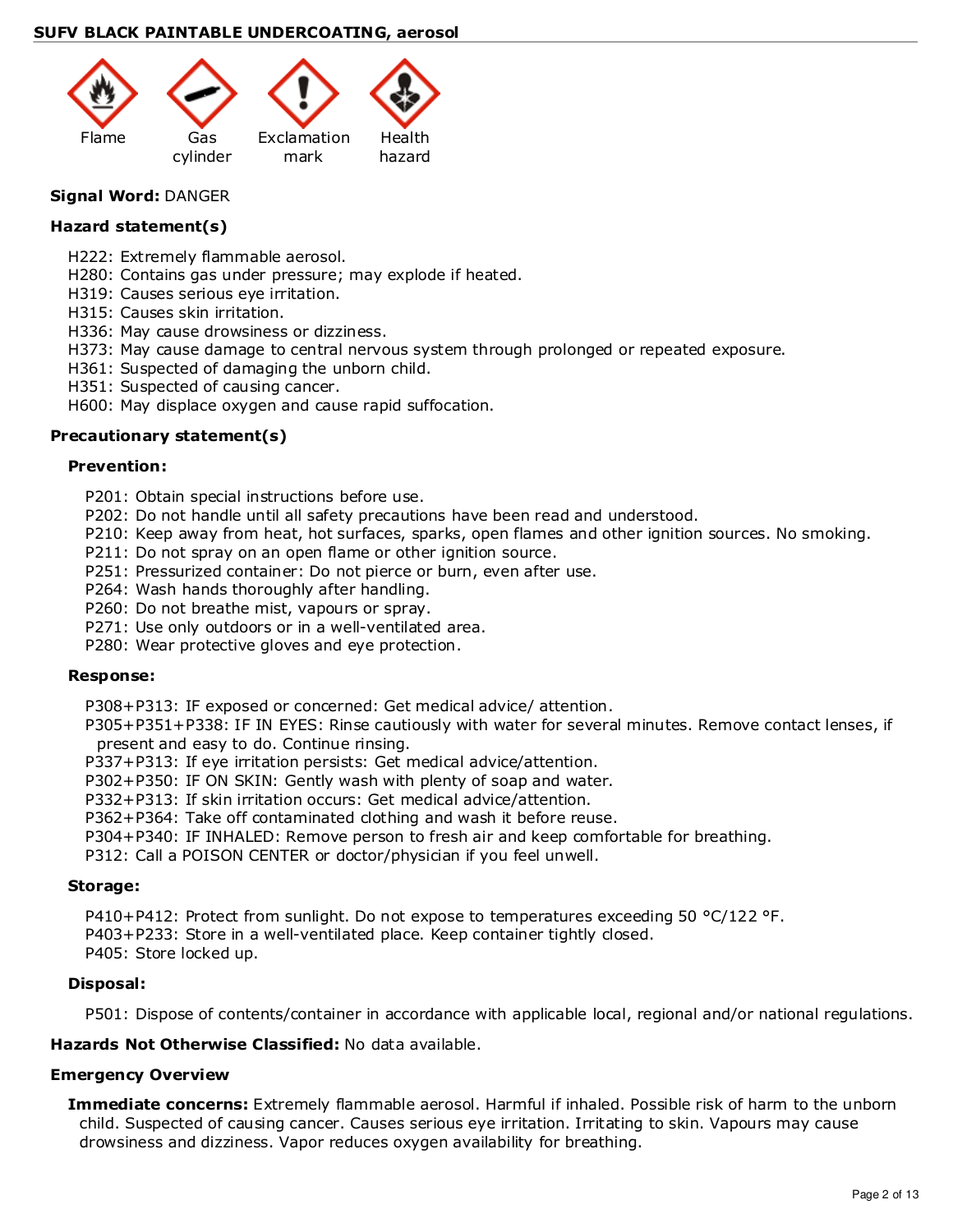**Comments:** See sections 9 and 10 for more detailed information on physicochemical effects. See section 11 for more detailed information on health effects. See sections 12 for more detailed information on environmental effects.

The actual container label may not include the above label elements. The labeling shown above applies to products used solely for industrial / professional use.

Consumer products should be labeled in accordance with the Canadian Consumer Chemicals and Containers Regulations and US Consumer Product Safety Commission regulations. Consumer product labeling takes precedence over Canadian WHMIS 2015 and OSHA Hazcom 2012 Hazard Communication labeling.

## **3. COMPOSITION / INFORMATION ON INGREDIENTS**

| <b>Chemical Name</b>                                    | <b>Wt.%</b>   | <b>CAS number</b> |
|---------------------------------------------------------|---------------|-------------------|
| Acetone                                                 | $41.5 - 43.5$ | $67 - 64 - 1$     |
| Toluene                                                 | $16 - 18$     | 108-88-3          |
| Propane                                                 | $14 - 16$     | 74-98-6           |
| Calcium carbonate (non-hazardous ingredient)            | $9 - 10$      | 1317-65-3         |
| Isobutane                                               | $6 - 8$       | $75 - 28 - 5$     |
| Petroleum hydrocarbon resins (non-hazardous ingredient) | $3.2 - 4$     | 68131-77-1        |
| Styrene butadiene copolymer (non-hazardous ingredient)  | $1.8 - 2.6$   | $9003 - 55 - 8$   |
| Alkyl quaternary ammonium montmorillonite               | $1.5 - 2.5$   | 68911-87-5        |
| Carbon Black                                            | $0.5 - 0.9$   | 1333-86-4         |
| Methanol                                                | $0.3 - 0.5$   | $67 - 56 - 1$     |

**Comments:** There are no additional ingredients present which, within the current knowledge of the supplier, are classified and contribute to the classification of the product and hence require reporting in this section.

## **4. FIRST AID MEASURES**

**Eye Contact:** In case of contact, immediately flush eyes, keeping eyelids open, with plenty of water for at least 15 minutes. Get medical attention, if irritation persists.

**Skin Contact:** Wash with soap and water. Get medical attention if irritation develops or persists. Remove contaminated clothing and wash before reuse.

**Ingestion:** If swallowed, do NOT induce vomiting. Give victim a glass of water or milk. Call a physician or poison control center immediately. Never give anything by mouth to an unconscious person.

**Inhalation:** Remove to fresh air. If not breathing, give artificial respiration. If breathing is difficult, give oxygen. Get immediate medical attention.

#### **Signs and Symptoms of Overexposure**

**Eye Contact:** Contact causes serious eye irritation. Symptoms may include pain, tearing, reddening and swelling accompanied by a stinging sensation and/or a feeling like that of fine dust in the eyes.

**Skin Contact:** Contact causes skin irritation. Prolonged or repeated contact can result in defatting and drying of the skin which may result in skin irritation and dermatitis (rash).

- **Ingestion:** Substance may be harmful if swallowed. May cause irritation. Symptoms of ingestion may include abdominal pain, nausea, vomiting and diarrhea.
- **Inhalation:** High gas, vapor, mist or dust concentrations may be harmful if inhaled. May cause headaches and dizziness. High vapor concentrations may cause drowsiness. High vapor concentrations can displace oxygen in enclosed spaces and cause asphyxiation.

**Notes to Physician:** Treatment of overexposure should be directed at the control of symptoms and the clinical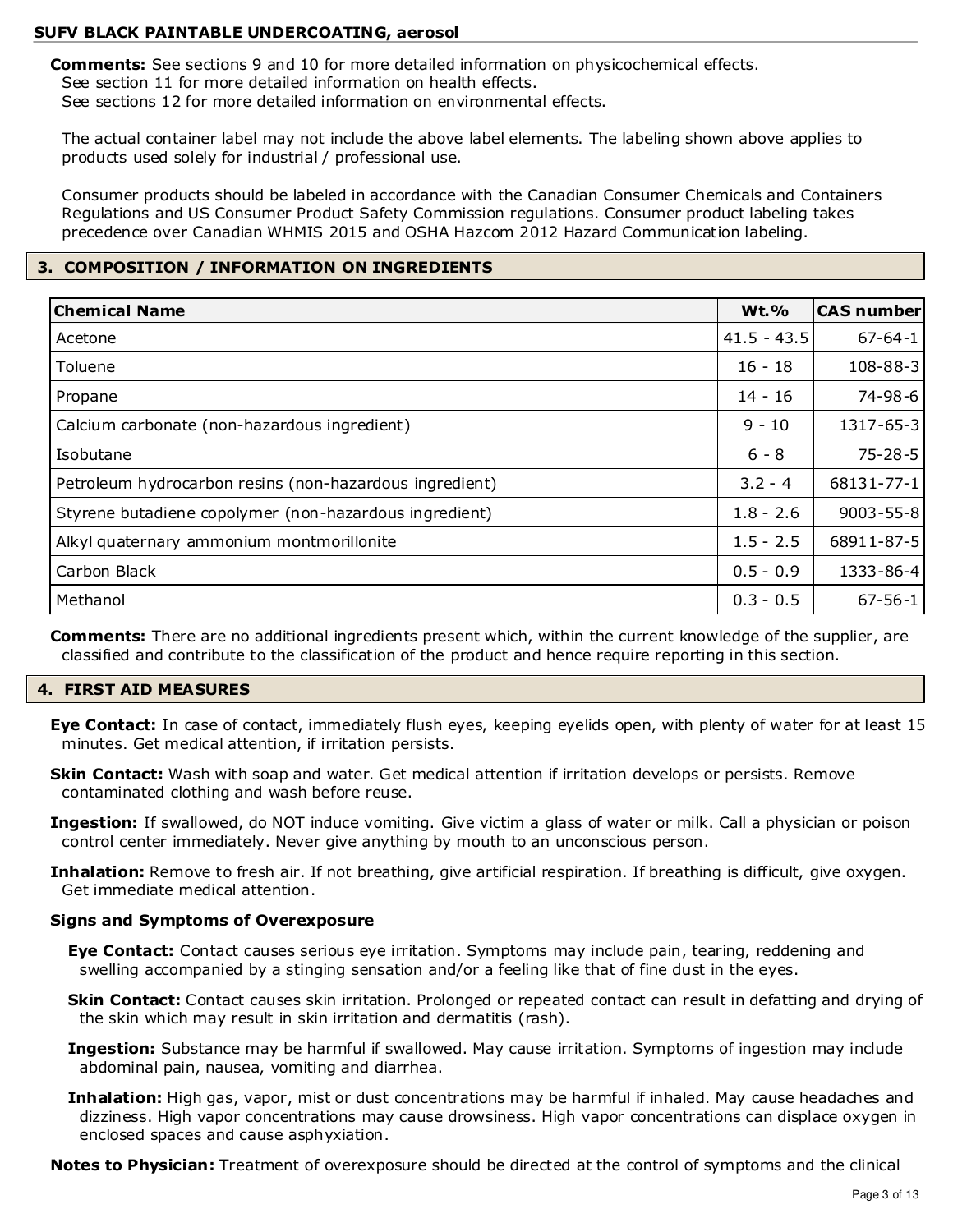condition of the patient.

**Additional Information:** No data available.

#### **5. FIRE FIGHTING MEASURES**

- **Flammable Properties:** Extemely flammable aerosol. Can readily form explosive mixtures at or above the flash point. Product can be ignited by static discharge.
- **Extinguishing Media:** Use alcohol foam, carbon dioxide, or water spray when fighting fires involving this material.
- **Hazardous Combustion Products:** During a fire, irritating and highly toxic gases may be generated by thermal decomposition or combustion.

**Fire Fighting Procedures:** Containers can build up pressure if exposed to heat (fire).

**Fire Fighting Equipment:** As in any fire, wear self-contained breathing apparatus pressure-demand, (MSHA/NIOSH approved or equivalent) and full protective gear.

**Sensitivity to Static Discharge:** Product is sensitive to static discharge.

**Sensitivity to Mechanical Impact:** Product is sensitive to mechanical impact. Do not puncture container. Contents under pressure. Do not expose to heat or store above 120 °F (49 °C).

#### **6. ACCIDENTAL RELEASE MEASURES**

**Small Spill:** Eliminate all ignition sources. Contain spilled liquid with sand or earth. DO NOT use combustible materials such as sawdust. Sweep up material being careful not to raise dust. Place in an appropriate disposal container and seal tightly.

#### **Environmental Precautions**

**Water Spill:** Do not flush to sewer.

**Land Spill:** Avoid runoff into storm sewers and ditches which lead to waterways.

**Special Protective Equipment:** Clean up spills immediately, observing precautions in Protective Equipment section 8.

#### **7. HANDLING AND STORAGE**

**General Procedures:** Comply with all national, state, and local codes pertaining to the storage, handling, dispensing, and disposal of flammable liquids.

**Handling:** Contents under pressure. Do not expose to heat or store above 120 °F (49 °C). Use only in a well ventilated area. Do not use in the presence of open flame or spark. Do not puncture container. Do not breath vapors or spray mist. Avoid contact with eyes. Avoid prolonged or repeated contact with skin. Wash thoroughly after handling.

**Storage:** Keep away from heat and flame. Store in a cool dry place. Container may explode if heated. Do not incinerate.

#### **8. EXPOSURE CONTROLS / PERSONAL PROTECTION**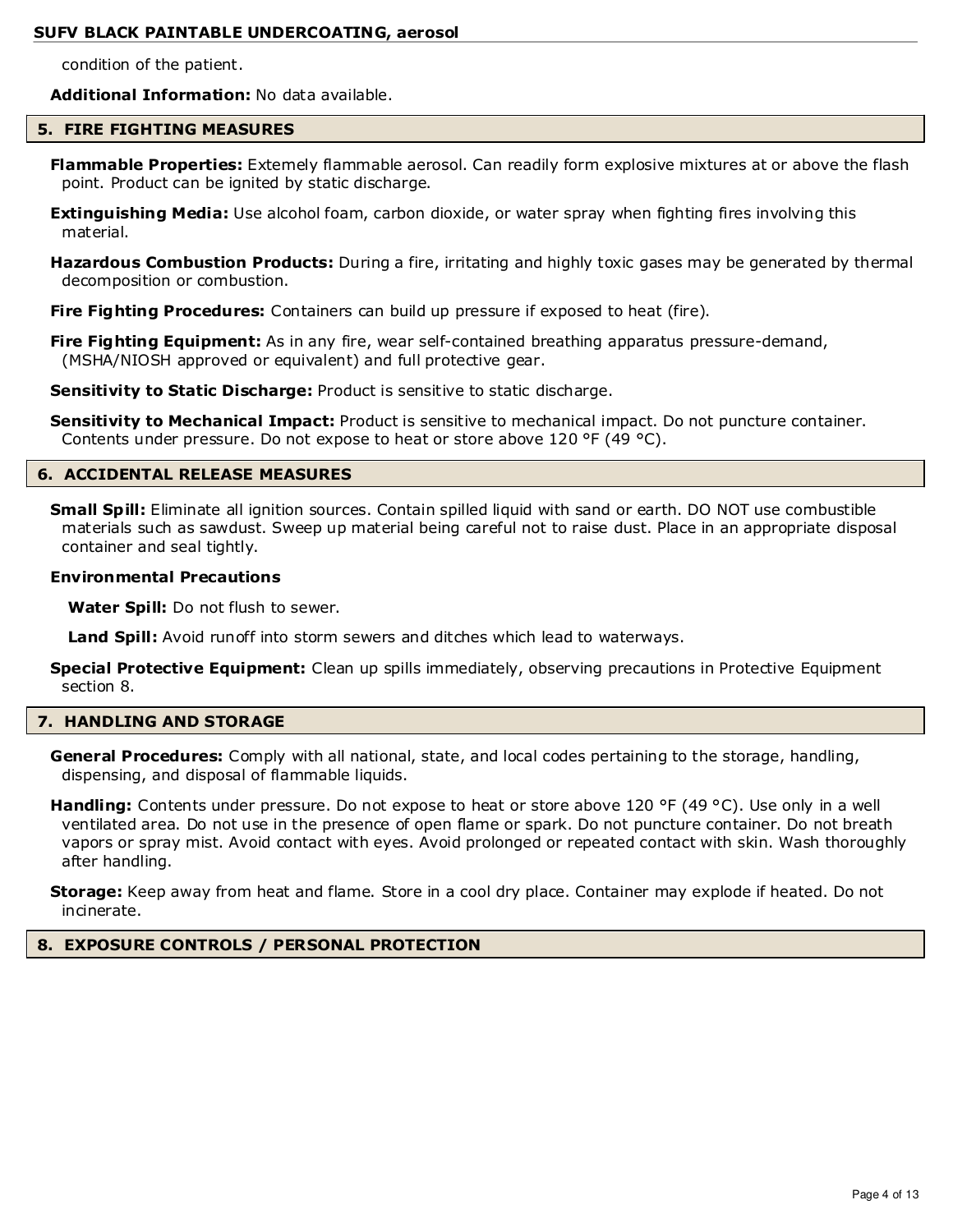| <b>OSHA / WHMIS 2015 HAZARDOUS COMPONENTS</b>                                                                                         |                                     |             |                   |             |
|---------------------------------------------------------------------------------------------------------------------------------------|-------------------------------------|-------------|-------------------|-------------|
|                                                                                                                                       | <b>Occupational Exposure Limits</b> |             |                   |             |
| <b>Chemical Name</b>                                                                                                                  | <b>Type</b><br>ppm                  |             | mg/m <sup>3</sup> |             |
|                                                                                                                                       | <b>OSHA PEL</b>                     | <b>TWA</b>  | 1000              | 2400        |
|                                                                                                                                       |                                     | <b>TWA</b>  | 500               | 1188        |
| Acetone                                                                                                                               | <b>ACGIH TLV</b>                    | <b>STEL</b> | 750               | 1782        |
|                                                                                                                                       | <b>NIOSH REL</b>                    | <b>TWA</b>  | 250               | 590         |
|                                                                                                                                       |                                     | <b>TWA</b>  | 200               | $- -$       |
|                                                                                                                                       | <b>OSHA PEL</b>                     | <b>STEL</b> | 300               | $- -$       |
| Toluene                                                                                                                               | <b>ACGIH TLV</b>                    | <b>TWA</b>  | 20                | 75          |
|                                                                                                                                       |                                     | <b>TWA</b>  | 100               | 375         |
|                                                                                                                                       | <b>NIOSH REL</b>                    | <b>STEL</b> | 150               | 560         |
|                                                                                                                                       | <b>OSHA PEL</b>                     | <b>TWA</b>  | 1000              | 1800        |
| Propane                                                                                                                               | <b>ACGIH TLV</b>                    | <b>TWA</b>  | 1000              | $- -$       |
|                                                                                                                                       | <b>NIOSH REL</b>                    | <b>TWA</b>  | 1000              | 1800        |
|                                                                                                                                       |                                     | <b>TWA</b>  | $[1]$             | $15^{[1]}$  |
|                                                                                                                                       | <b>OSHA PEL</b>                     | <b>TWA</b>  | $[2]$             | $5^{[2]}$   |
| Calcium carbonate (non-hazardous ingredient)                                                                                          |                                     | <b>TWA</b>  | $[3]$             | $10^{[3]}$  |
|                                                                                                                                       | <b>NIOSH REL</b>                    | <b>TWA</b>  | $[4]$             | $5^{[4]}$   |
|                                                                                                                                       | <b>ACGIH TLV</b>                    | <b>STEL</b> | 1000              | $ -$        |
| Isobutane                                                                                                                             | <b>NIOSH REL</b>                    | <b>TWA</b>  | 800               | 1900        |
|                                                                                                                                       | <b>OSHA PEL</b>                     | <b>TWA</b>  | $- -$             | 3.5         |
| Carbon Black                                                                                                                          | <b>ACGIH TLV</b>                    | <b>TWA</b>  | $- - [5]$         | $3.5^{[5]}$ |
|                                                                                                                                       | <b>NIOSH REL</b>                    | <b>TWA</b>  |                   | 3.5         |
| <b>Footnotes:</b><br>1. Dust - total fraction.<br>2. Dust - respirable fraction.<br>3. Total particulates.<br>4. Respirable fraction. |                                     |             |                   |             |

**5**. Inhalable particulate matter.

**Engineering Controls:** Use general or local exhaust ventilation to maintain air concentrations below recommended exposure limits.

#### **Personal Protective Equipment**

**Eyes and Face:** Wear safety glasses with side shields (or goggles).

**Skin Contact:** Wear chemical resistant gloves.

**Respiratory:** NIOSH/MSHA approved air purifying respirator with an organic vapor cartridge or canister may be permissible under certain circumstances where airborne concentrations are expected to exceed exposure limits.

**Protective Clothing:** Not applicable for aerosol containers.

**Work Hygienic Practices:** Use good personal hygiene practices. Wash hands before eating, drinking, smoking, or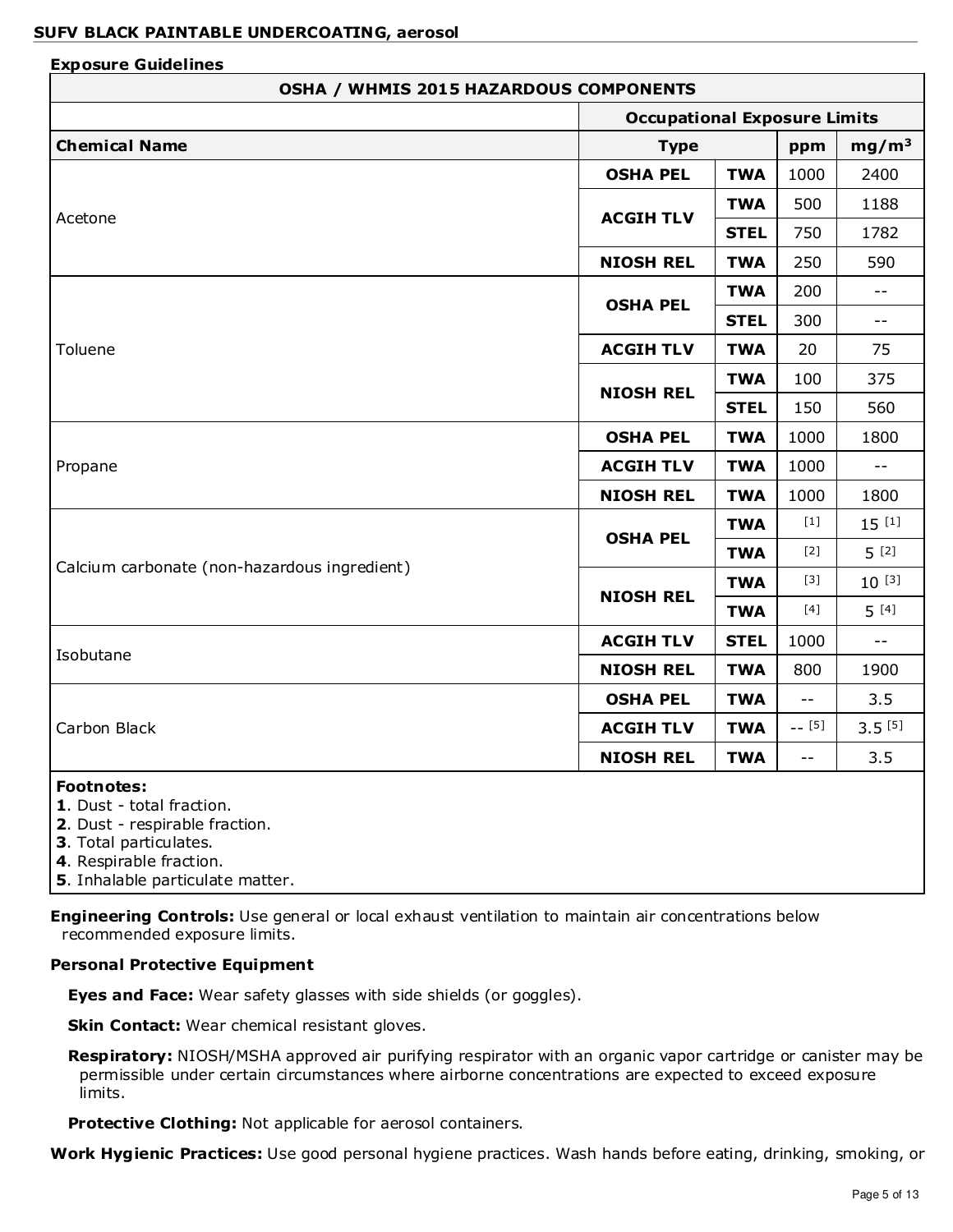using toilet facilities. Promptly remove soiled clothing/wash thoroughly before reuse.

|  |  | 9.PHYSICAL AND CHEMICAL PROPERTIES |
|--|--|------------------------------------|

| <b>Physical State</b>                               | : Liquid, without aerosol propellants                                             |
|-----------------------------------------------------|-----------------------------------------------------------------------------------|
| <b>Odor</b>                                         | : Ketone                                                                          |
| <b>Odor Threshold</b>                               | : No data available.                                                              |
| <b>Appearance</b>                                   | : Aerosol                                                                         |
| Color                                               | : Black                                                                           |
| pH                                                  | : Not Applicable                                                                  |
| % Volatiles                                         | : 81 to 83 % w/w                                                                  |
| <b>Flash Point and Method</b>                       | : -18°C Setaflash Closed Cup, Acetone [lowest known value of aerosol concentrate] |
| <b>Flammable Limits</b>                             | : 1.0 to 12.8                                                                     |
| Notes: Based on data for acetone.                   |                                                                                   |
| Autoignition Temperature : 480°C                    |                                                                                   |
|                                                     | Notes: Based on data for acetone [lowest known value of aerosol concentrate]      |
| <b>Vapor Pressure</b>                               | : 50 - 60 psig at 20°C                                                            |
| <b>Vapor Density</b>                                | $:$ > 1 (air = 1)                                                                 |
| <b>Boiling Point</b>                                | : 56°C, Acetone [lowest known value of aerosol concentrate]                       |
| <b>Freezing Point</b>                               | : No data available.                                                              |
| <b>Melting Point</b>                                | : No data available.                                                              |
| <b>Solubility in Water</b>                          | : Partial                                                                         |
| <b>Evaporation Rate</b><br>$(n$ -butyl acetate = 1) | $\cdot \cdot \cdot 1$                                                             |
| <b>Density</b>                                      | : 0.97±0.02g/ml at 20°C                                                           |
|                                                     | Notes: An estimate for the aerosol concentrate density.                           |
| <b>Viscosity</b>                                    | $:$ > 100 cps                                                                     |
| <b>VOC Content</b>                                  | : 1.01 - 1.07 g O <sub>3</sub> / g product PWR [38 - 40% w/w]                     |
| <b>Oxidizing Properties</b>                         | : None                                                                            |
| <b>Comments:</b>                                    |                                                                                   |

## **Flammability Statement:**

**The flammability of an aerosol is determined by its flame extension and/or flashback.**

| Flammability:                                                   | Yes                      |
|-----------------------------------------------------------------|--------------------------|
| <b>Aerosol Flame Projection:</b>                                | $>$ 15 cm but $<$ 100 cm |
| Flashback:                                                      | None                     |
| <b>Calculated Aerosol Chemical</b><br>Heat of Combustion, kJ/g: | $25 - 28$                |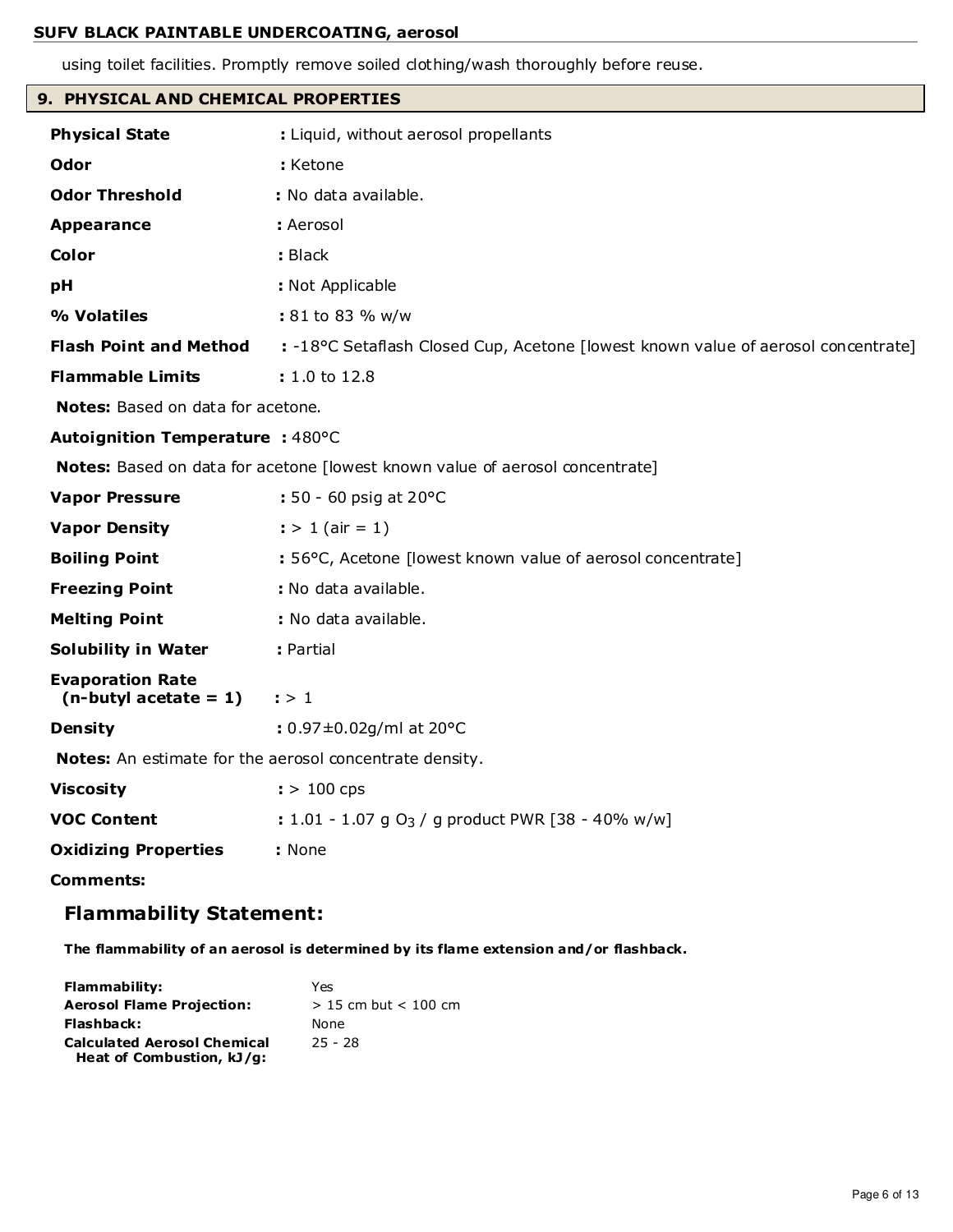## **VOC Compliance Statement**

| <b>Total Volatiles:</b>  | $< 660$ q/l<br>81 - 83% w/w                                                                         |
|--------------------------|-----------------------------------------------------------------------------------------------------|
| <b>VOC Content:</b>      | Product-Weighted Reactivity (PWR): $1.01$ to $1.07$ g $O3/g$ product<br>$38 - 40\%$ w/w (< 320 g/l) |
| <b>VOC Regulation:</b>   | USA National VOC Emission Standards for Aerosol Coatings<br>- 40CFR PART 59 SUBPART E               |
| <b>Coating Category:</b> | Flat Coatings                                                                                       |
| USA compliant.           | The VOC content meets the 1.20 PWR category limit for Flat Coatings.                                |
| <b>VOC Regulation:</b>   | California - Regulation for Reducing Emissions from<br>Consumer Products - Title 17, California     |
| <b>Coating Category:</b> | Undercoating, Aerosol                                                                               |
| California compliant.    | The VOC content meets the 40% w/w VOC limit for Aerosol Undercoatings.                              |

#### **10. STABILITY AND REACTIVITY**

**Reactive Hazard :** No

**Hazardous Polymerization:** Not expected to occur.

**Stability:** Stable.

**Conditions to Avoid:** Keep away from flames and any object that sparks. Container may expode if heated.

**Possibility of Hazardous Reactions:** No data available.

**Hazardous Decomposition Products:** Carbon Monoxide and other toxic vapors.

**Incompatible Materials:** Oxidizing materials.

## **11. TOXICOLOGICAL INFORMATION**

#### **Acute Toxicity**

| <b>Chemical Name</b>                            | Oral LD <sub>50</sub><br>mg/kg(rat)      | Dermal LD <sub>50</sub><br>mg/kg(rabbit) | Inhalation LC <sub>50</sub><br>mg/l                   |
|-------------------------------------------------|------------------------------------------|------------------------------------------|-------------------------------------------------------|
| Acetone                                         | 8400<br>5250(mouse)<br>5300(rabbit)      | >15,700                                  | 50.1(rat;8h)<br>44.0(mouse;4h)                        |
| Toluene                                         | 7000<br>6400<br>5500                     | 12,270                                   | 49.0(rat;4h)<br>30.0(mouse;2h)<br>19.9(mouse;7h)      |
| Propane                                         | Not Applicable                           | Not Applicable                           | >800,000 ppm<br>(rat, 15m)<br>$[>1443 \text{ mg/L}]$  |
| Calcium carbonate (non-hazardous<br>ingredient) | 6450(rat)<br>6450(mouse)                 | No data available.                       | No data available.                                    |
| Isobutane                                       | Not Applicable                           | Not Applicable                           | 658(rat;4h)<br>570,000 ppm (rat;15m)<br>680(mouse;2h) |
| Carbon Black                                    | > 15,400                                 | > 3000                                   | Not Applicable                                        |
| Methanol                                        | $6200$ (rat)<br>5630(rat)<br>7300(mouse) | 15,800                                   | 83.9(rat;4h)                                          |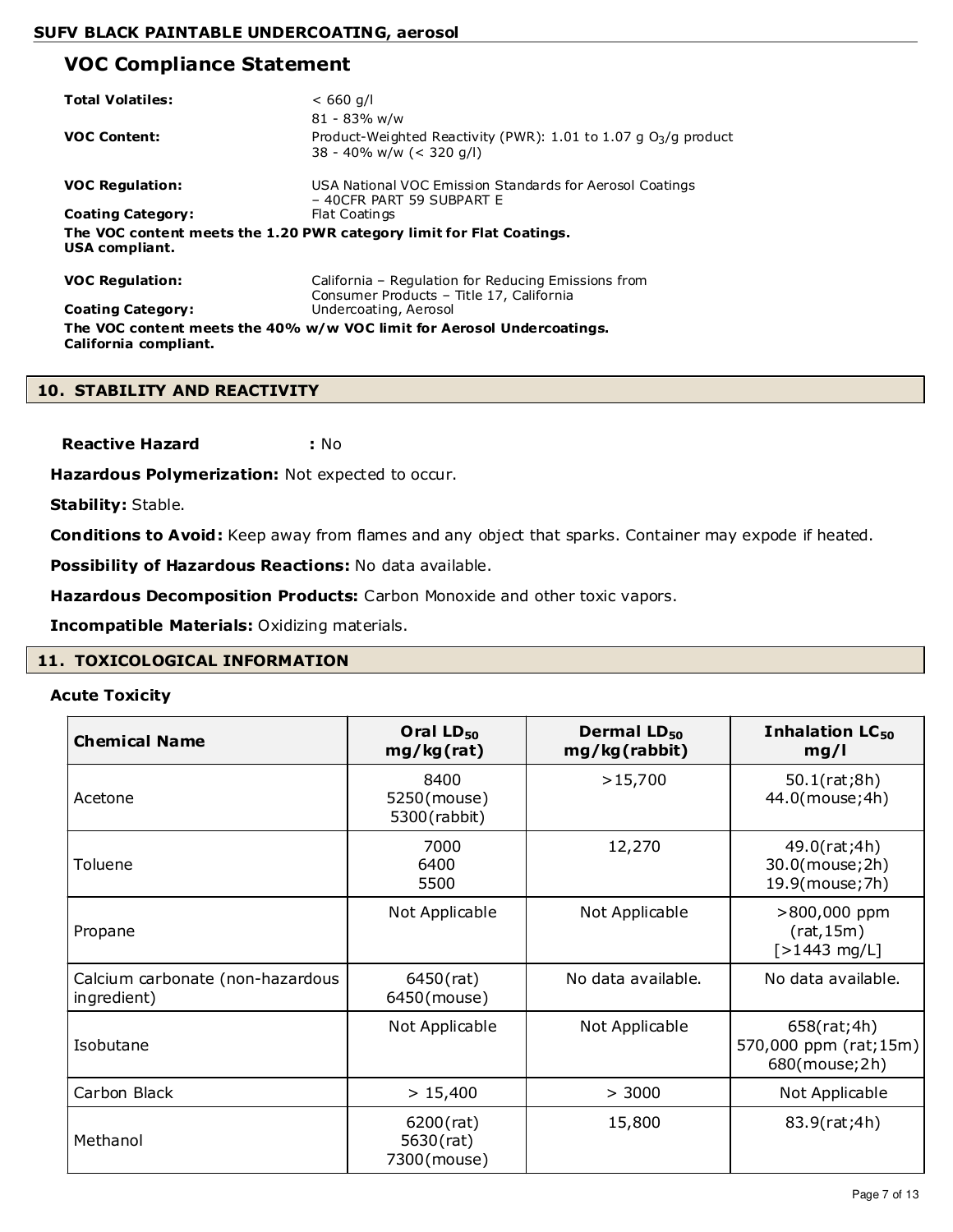- **Acute Toxicity Dermal LD50:** Based on available ingredient data, the classification criteria for Acute Dermal Toxicity are not met for this mixture. The calculated ATE is >2000 mg/kg.
- **Acute Toxicity Oral LD50:** Based on available ingredient data, the classification criteria for Acute Oral Toxicity are not met for this mixture. The calculated ATE is >2000 mg/kg.
- **Acute Toxicity Inhalation LC50:** Based on available ingredient data, the classification criteria for Acute Toxicity - inhalation are not met for this mixture. The calculated ATE is >20 mg/l/4h (vapours) and >5 mg/l/4h (mists).
- **Notes:** < 5% of the mixture consists of an ingredient or ingredients of unknown acute toxicity. No additional toxicology information is available for this product itself. (See Component Toxicity Information).

## **Primary Routes of Entry:**

Eye contact. Inhalation. Skin contact. Ingestion.

- **Skin Irritation / Corrosion:** Contains: Toluene. Causes skin irritation. The mixture is classified as: Skin Irritant, category 2, based on summation of ingredient data (>10% ingredients classified as skin irritant, category 2). Prolonged or repeated contact can result in defatting and drying of the skin which may result in skin irritation and dermatitis (rash).
- **Eye Irritation / Serious Eye Damage:** Contains: Acetone. Contact causes serious eye irritation. The mixture is classified as: Eye Irritant, category 2, based on summation of ingredient data (>10% ingredients classified as eye irritant, category 2). Liquid, aerosols and vapors of this product are irritating and can cause pain, tearing, reddening and swelling accompanied by a stinging sensation and/or a feeling like that of fine dust in the eyes.
- **Respiratory / Skin Sensitizer:** Based on available data, the classification criteria for respiratory sensitization are not met for this mixture (< 0.1% ingredients classified as a respiratory sensitizer, category 1 or sub-category 1A and < 1.0% ingredients classified as a respiratory sensitizer, sub-category 1B).

Based on available data, the classification criteria for skin sensitization are not met for this mixture (< 0.1% ingredients classified as a skin sensitizer, category 1 or sub-category 1A and < 1.0% ingredients classified as a skin sensitizer, sub-category 1B).

**Germ Cell Mutagenicity:** Based on available data, the classification criteria for Germ Cell Mutagenicity are not met for this mixture (< 0.1% ingredients classified as Germ Cell Mutagen, category 1A or 1B and < 1.0% ingredients classified as Germ Cell Mutagen, category 2).

## **Carcinogenicity**

| <b>Chemical Name</b>                                       |      | NTP status   IARC status   OSHA status | <b>Other</b>  |
|------------------------------------------------------------|------|----------------------------------------|---------------|
| Acetone                                                    |      |                                        | A4<br>(ACGIH) |
| Toluene                                                    | 3    |                                        | A4<br>(ACGIH) |
| Propane                                                    |      |                                        |               |
| Calcium carbonate (non-hazardous ingredient)               | $ -$ | --                                     |               |
| Isobutane                                                  |      |                                        |               |
| Petroleum hydrocarbon resins (non-hazardous<br>ingredient) | --   | --                                     |               |
| Carbon Black                                               | 2B   |                                        | A3<br>(ACGIH) |
| Methanol                                                   |      |                                        |               |

**Notes:** Contains: Carbon Black. Carbon black is listed as Group 2B (possibly carcinogenic to humans). The mixture is classified as: Carcinogenicity, category 2 based on ingredient data using the applicable cutoff/concentration limits ( $\geq 0.1\%$  ingredients classified as a Carcinogen, category 2).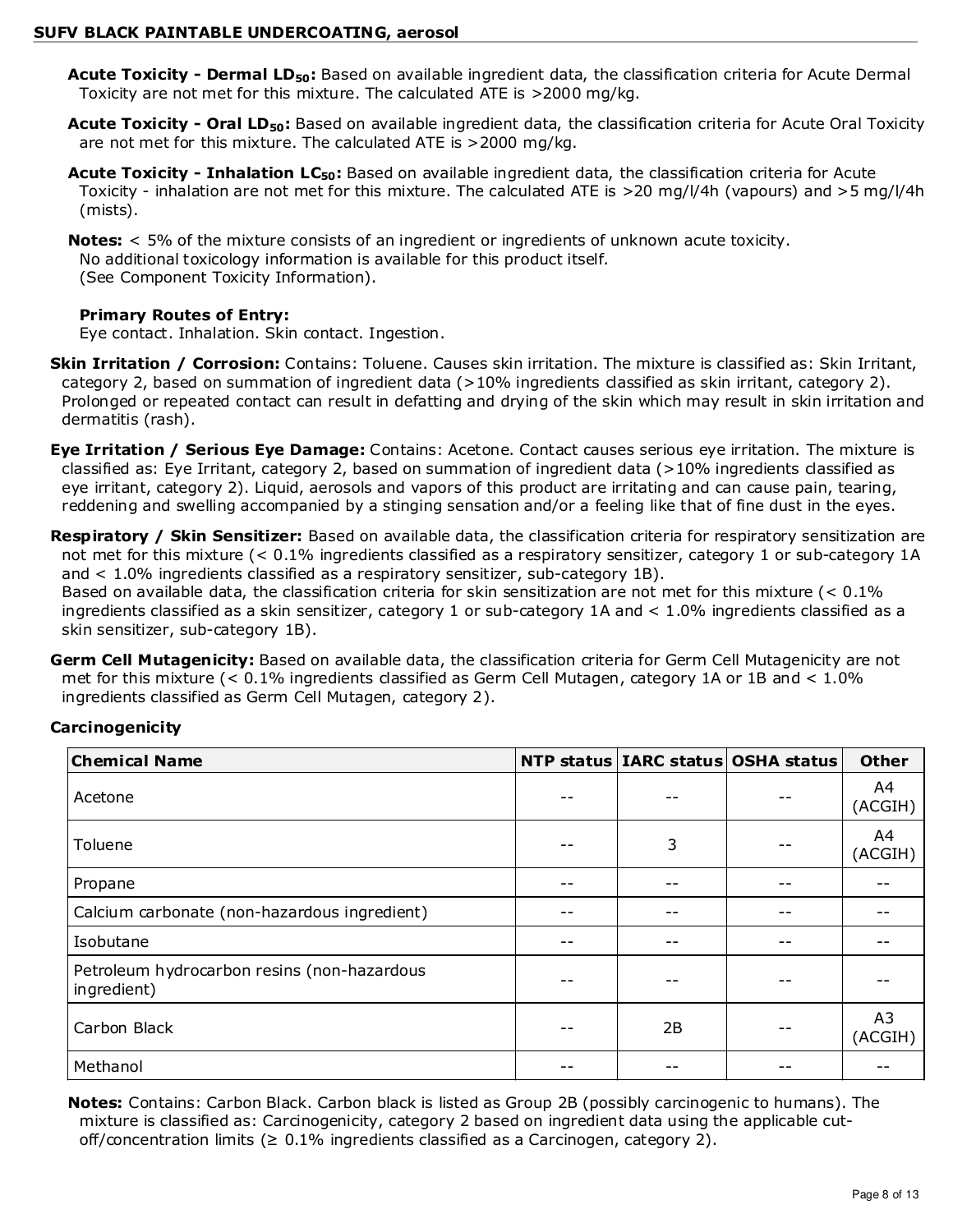**Reproductive Toxicity:** The mixture is classified as: Reproductive Toxicity, category 2 based on ingredient data using the applicable cut-off/concentration limits ( $\geq 0.1\%$  ingredients classified as Reproductive Toxicity, category 2). May cause adverse reproductive effects. Possible risk of harm to the unborn child (Toluene).

**Specific Target Organ Toxicity - Single Exposure:** Contains: Toluene and Acetone. The mixture is classified as: Specific Target Organ Toxicity - Single Exposure, category 3, based on summation of ingredient data using the applicable cut-off/concentration limits (≥ 20% summation of all ingredients classified as Specific Target Organ Toxicity - Single Exposure, category 3 [Narcotic Effects]). Can cause central nervous system depression (including unconsciousness). High vapor concentrations may cause drowsiness. May cause headaches and dizziness.

**Specific Target Organ Toxicity - Repeated Exposure:** Contains: Toluene. The mixture is classified as: Specific Target Organ Toxicity - Repeated Exposure, category 2, based on ingredient data using the applicable cutoff/concentration limits (≥ 1.0% ingredients classified as Specific Target Organ Toxicity - Repeated Exposure, category 2). Prolonged inhalation may be harmful. Chronic exposure to organic solvents such as Toluene have been associated with various neurotoxic effects including permanent brain and nervous system damage. Symptoms include: loss of memory, loss of intellectual ability, and loss of coordination. Prolonged or repeated contact can result in defatting and drying of the skin which may result in skin irritation and dermatitis (rash).

**Aspiration Hazard:** Based on available data, the classification criteria for Aspiration Hazard are not met for this mixture (< 10% ingredients classified as an Aspiration Hazard, category 1 and/or mixture viscosity > 20.5 mm<sup>2</sup>/s at 40  $^{\circ}$ C).

## **12. ECOLOGICAL INFORMATION**

**Environmental Data:** No data available.

**Ecotoxicological Information:** No data available.

**Bioaccumulation/Accumulation:** No data available.

**Distribution:** No data available.

**Aquatic Toxicity (Acute):** No data available.

**Chemical Fate Information:** No data available.

#### **13. DISPOSAL CONSIDERATIONS**

**Disposal Method:** Comply with applicable local, state or international regulations concerning solid or hazardous waste disposal and/or container disposal. Do not discharge substance/product into sewer system.

**Product Disposal:** When container is empty, press button to release all pressure, then dispose of container and unused contents in accordance with Local, Provincial/State and Federal regulations.

#### **14. TRANSPORT INFORMATION**

#### **DOT (Department of Transportation)**

**Proper Shipping Name : Aerosols, Flammable** 

**Primary Hazard Class/Division:** 2.1

| <b>UN/NA Number</b>  | : 1950 |
|----------------------|--------|
| <b>Packing Group</b> | : N/AP |

## **Other Shipping Information:**

With an inner packaging < 1.0 L, this product may be shipped as a Limited Quantity as per DOT 173.306.

## **Air (ICAO/IATA)**

| <b>Shipping Name</b> | : Aerosols, Flammable |
|----------------------|-----------------------|
|----------------------|-----------------------|

**UN/NA Number :** 1950

**Primary Hazard Class/Division:** 2.1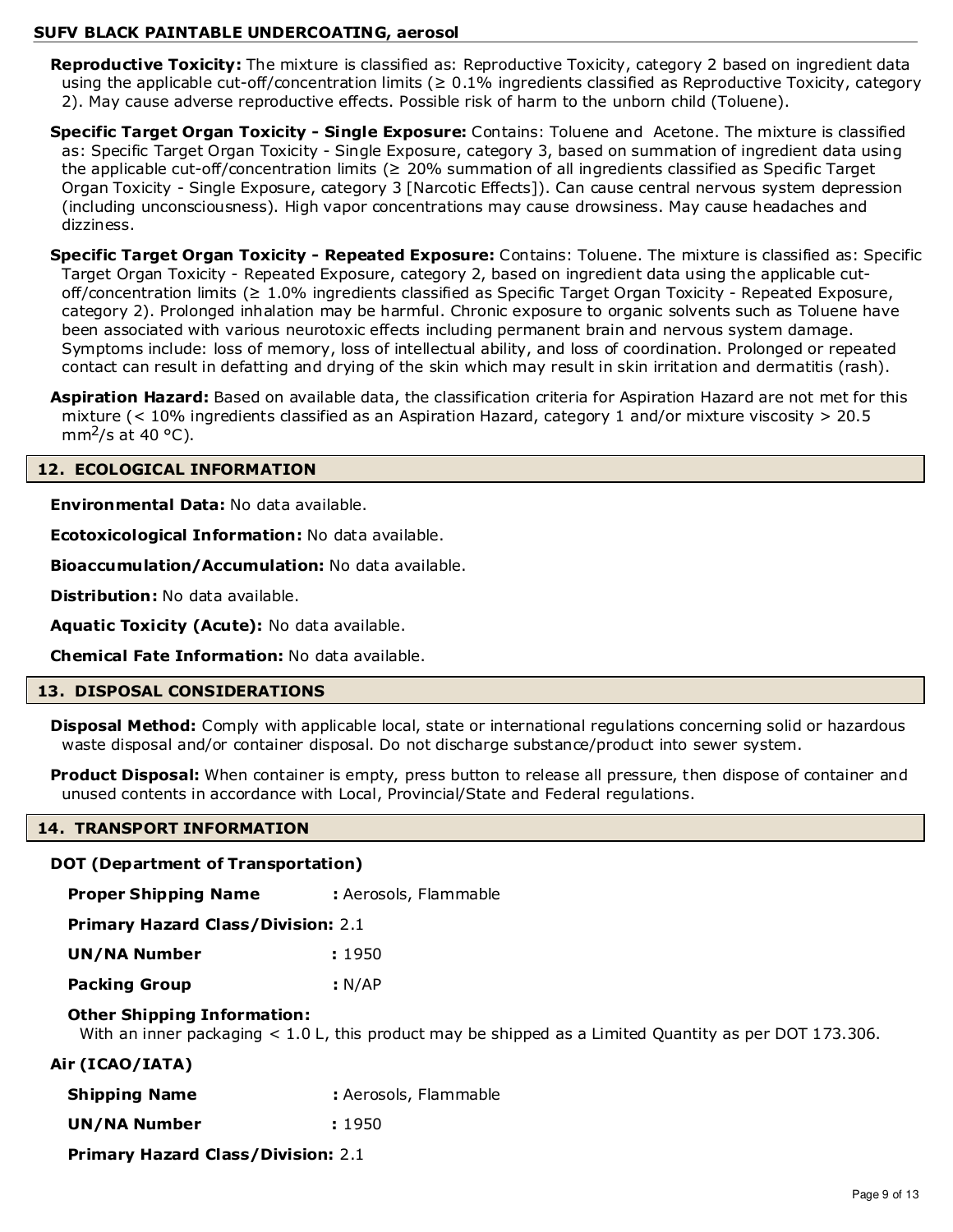| <b>Packing Group</b>                      | : N/AP          |
|-------------------------------------------|-----------------|
| <b>Subsidiary Risk</b>                    | : None          |
| Label                                     | : Flammable Gas |
| Vessel (IMO/IMDG)                         |                 |
| <b>Shipping Name</b>                      | : Aerosols      |
| UN/NA Number                              | : 1950          |
| <b>Primary Hazard Class/Division: 2.1</b> |                 |
| <b>Packing Group</b>                      | : N/AP          |
| <b>Marine Pollutant</b>                   | : None          |
| Label                                     | : None          |
|                                           |                 |

**Note:** With an inner packaging < 1.0 L, this product may be shipped as a Limited Quantity.

#### **Canadian Transportation of Dangerous Goods Regulations**

| Shipping Name | : Aerosols, Flammable |
|---------------|-----------------------|
|---------------|-----------------------|

**UN/NA Number :** 1950

**Primary Hazard Class/Division:** 2.1

**Packing Group : N/AP** 

#### **TDG Note:**

With an inner packaging < 1.0 L, this component may be shipped as a Limited Quantity as per TDG Section 1.17.

#### **15. REGULATORY INFORMATION**

#### **UNITED STATES**

#### **SARA Section 311/312 Hazard Categories**

**311/312 HEALTH HAZARDS:** Carcinogenicity, Eye Irritation, Reproductive Toxicity, Simple Asphyxiants, Skin Irritation, Target Organ Toxicity (Repeated exposure), Target Organ Toxicity (Single exposure)

**311/312 Physical Hazards:** Flammable Aerosols, Gases Under Pressure

| <b>EPCRA Section 313 Toxic Chemicals</b> |      |                       |
|------------------------------------------|------|-----------------------|
| <b>Chemical Name</b>                     | Wt.% | <b>CAS nu</b><br>mber |
| Toluene                                  |      | 16 - 18   108-88-3    |

#### **EPCRA Section 302 Extremely Hazardous Substances**

#### **EPCRA Status:**

This product contains no listed extremely hazardous substances that are subject to the reporting requirements of SARA Title III, Section 302.

#### **CERCLA Hazardous Substances and Reportable Quantities (RQ)**

| <b>Chemical Name</b> | <b>Wt.%</b>     | <b>RQ</b> |
|----------------------|-----------------|-----------|
| Acetone              | $ 41.5 - 43.5 $ | 5,000     |
| Toluene              | $16 - 18$       | 1,000     |
| Methanol             | $0.3 - 0.5$     | 5,000     |

#### **TSCA (The Toxic Substances Control Act)**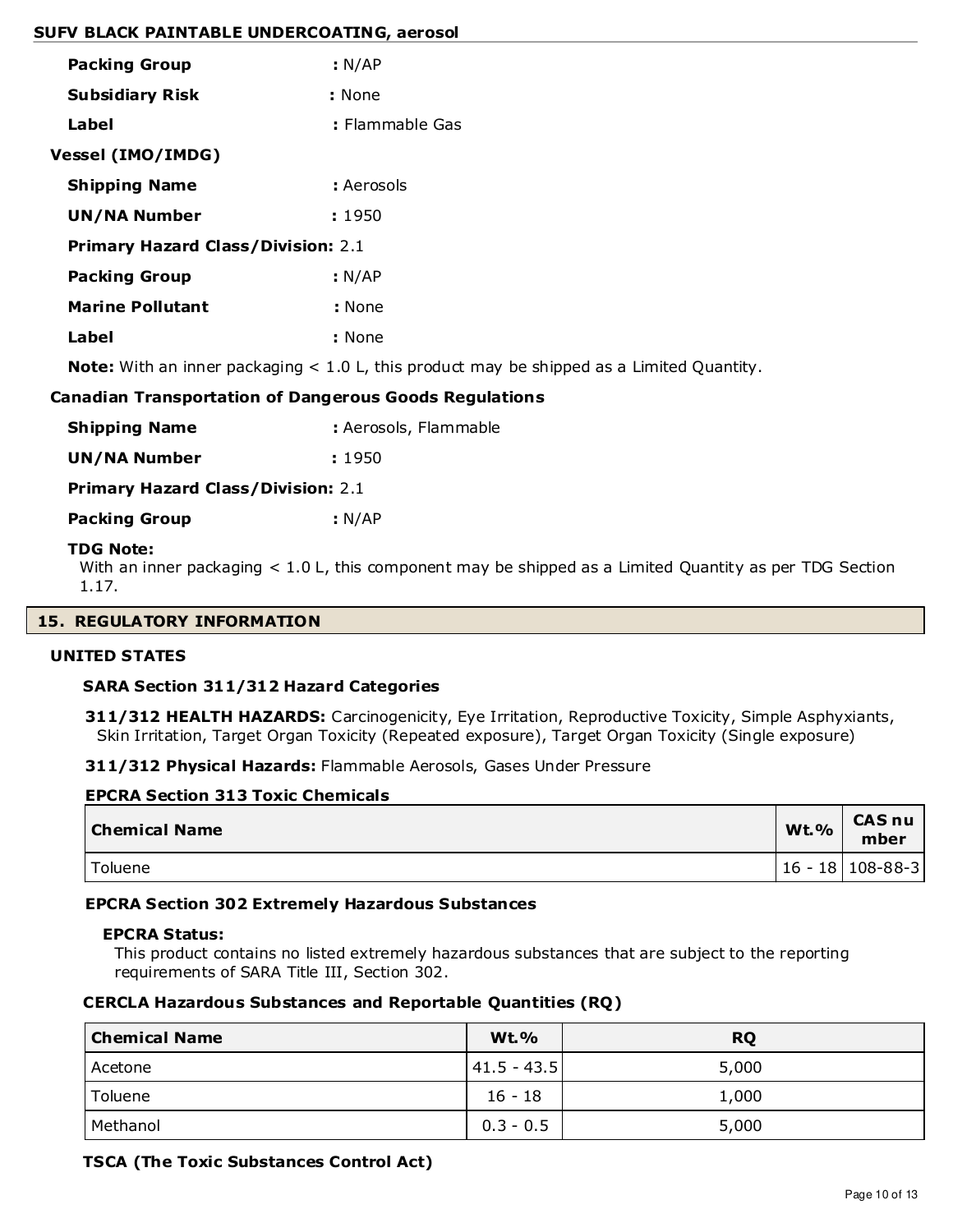#### **TSCA Status:**

All components are included or are otherwise exempt from inclusion on this inventory.

## **CAA 112(b) - Hazardous Air Pollutants**

| Chemical Name | <b>Wt.%</b> | <b>CAS nu</b><br>mber                             |
|---------------|-------------|---------------------------------------------------|
| l Toluene     |             | $16 - 18$   108-88-3                              |
| Methanol      |             | $\begin{bmatrix} 0.3 - 0.5 \end{bmatrix}$ 67-56-1 |

## **CAA 112(r) - List of Substances for Accidental Release Prevention:**

| <b>Name</b> | CAS No.       | Threshold Qty (TQ) |
|-------------|---------------|--------------------|
| Propane     | 74-98-6       | 10,000             |
| Butane      | $75 - 28 - 5$ | 10,000             |

## **California Proposition 65:**

WARNING: This product can expose you to chemicals including the chemical(s) listed below, which is [are] known to the State of California to cause cancer and birth defects or other reproductive harm. For more information go to www.P65Warnings.ca.gov.

| <b>Chemical Name</b> | <b>Wt.%</b> | Listed                                            |
|----------------------|-------------|---------------------------------------------------|
| Toluene              | $16 - 18$   | • Developmental Toxicity<br>• Female Reproductive |
| Carbon Black         |             | $ 0.5 - 0.9 $ $\bullet$ Cancer                    |
| Methanol             |             | $\vert 0.3 - 0.5 \vert$ • Developmental Toxicity  |

## **OSHA Hazard Communication Standard (29 CFR 1910.1200):**

OSHA Status: Hazardous Product (See Section 2 for details).

This product has been classified in accordance with the hazard criteria of the USA OSHA Hazard Communication Standard (29CFR 1910.1200) and the Safety Data Sheet contains all the information required by the OSHA Hazard Communication Standard (HazCom 2012).

## **CANADA**

## **WHMIS Hazard Symbol and Classification**

See Section 2 for details.

## **WHMIS Regulatory Status:**

This product has been classified in accordance with the hazard criteria of the Canadian Hazardous Products Regulations and the Safety Data Sheet contains all the information required by the Hazardous Products Regulations (WHMIS 2015).

#### **WHMIS Classification:**

WHMIS 2015 (Canada) Status: Hazardous Product (See Section 2 for details).

## **CEPA - National Pollutant Release Inventory (NPRI):**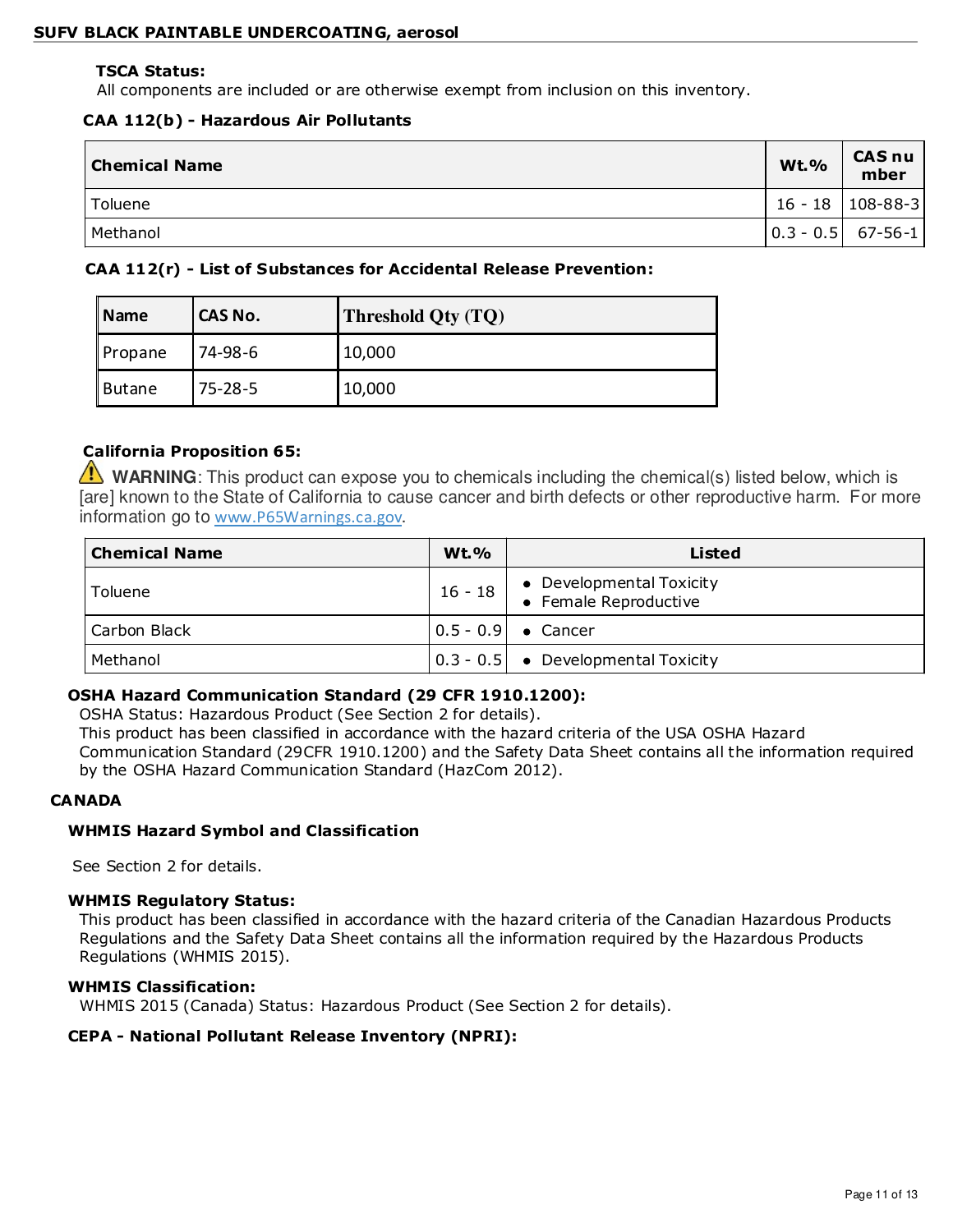| <b>Name</b>          | CAS No.       | <b>NPRI Part No.</b> |
|----------------------|---------------|----------------------|
| Toluene              | 108-88-3      | 1A, 5 (VOC)          |
| Propane              | 74-98-6       | 5 (VOC)              |
| Butane (all isomers) | $75 - 28 - 5$ | 5 (VOC)              |

## **Domestic Substances List (DSL) / Non-Domestic Substances List (NDSL):**

All components are included or are otherwise exempt from inclusion on this inventory.

**Comments** VOC Content -- See section 9.

#### **16. OTHER INFORMATION**

**Reason for Issue:** The Safety Data Sheet was updated.

**Approved By:** Jim Gordon **Title:** R&D Chemist

**Prepared By: Regulatory Compliance <b>Date Revised:** 02/19/2020

**Information Contact:** 905-670-5411

**Revision Summary:** This MSDS replaces the 02/18/2020 MSDS.

# **HMIS RATING**





**NFPA 30 / 30B Storage Classification:** Level 2 Aerosol

## **Manufacturer Supplemental Notes:** None

**Data Sources:** Not Available

## **Additional SDS Information:**

N/AV Not Available N/AP Not Applicable ND Not yet determined ACGIH American Conference of Governmental Industrial Hygienists CAA The Clean Air Act CCCR The Consumer Chemicals and Containers Regulations CEPA The Canadian Environmental Protection Act CERCLA Comprehensive Environmental Response, Compensation, and Liability Act EPCRA The Emergency Planning and Community Right-To-Know Act IARC International Agency for Research on Cancer MSHA Mine Safety and Health Administration NIOSH National Institute for Occupational Safety and Health NTP National Toxicology Program OSHA The Occupational Safety and Health Administration SARA The Superfund Amendments and Reauthorization Act WHMIS Workplace Hazardous Materials Information System

## **General Statements:** None

**Comments:** None